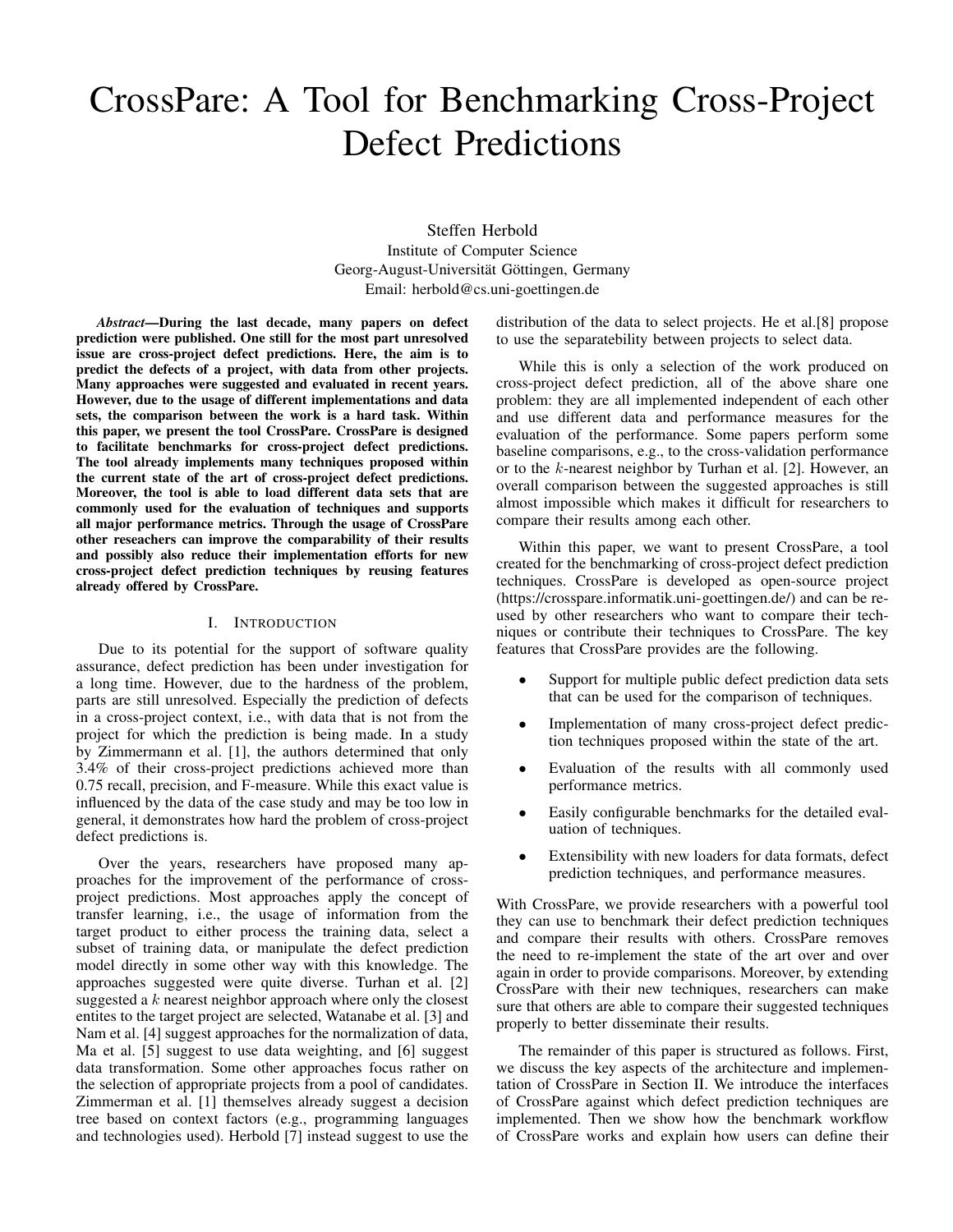own benchmark configurations. Afterwards, we give a detailed overview of the features of CrossPare, including a list of the already supported cross-project defect prediction techqniues in Section III. Finally, we conclude our paper and give an outlook on future work in Section IV.

## II. ARCHITECTURE AND IMPLEMENTATION

CrossPare is implemented as a stand-alone Java application that is called via command line. Currently, CrossPare requires at least Java version 7. In this section, we consider three key aspects of the architecture and implementation: 1) the usage of WEKA [9] as machine learning core; 2) strict programming against interfaces in order to allow the components of CrossPare and by extension the defect prediction approaches to be interchangable; and 3) easy configuration of benchmark experiments.

## *A. Machine Learning*

The first aspect of CrossPare is the usage of WEKA as machine learning core. WEKA provides many state of the art machine learning algorithms, as well as many powerful data processors which can be useful for the implementation of techniques for cross-project predictions. WEKA can either be used as a stand-alone Java application or as a library. Since CrossPare is implemented in Java, we decided on the latter, i.e., to use WEKA as a library and call its functionality directly within CrossPare. This way, we can communicate with WEKA directly using only the main memory without having to store information to the hard disk, which would degrade performance greatly.

In order to simplify the communication with the WEKA library, we decided to re-use the data model of WEKA internally in CrossPare. The data representation within WEKA consists of basic parts: Instance objects which are basically an array of doubles and represent values of the data and Instances objects which are a complete data set. CrossPare loads all data into WEKA Instances and can, therefore, easily call any functionality provided by WEKA from within CrossPare.

# *B. Interfaces*

The second key aspect of CrossPare is that the architecture prescribes a set of interfaces, depicted in Figure 1. All functionality of CrossPare is hidden behind these interfaces. The core of CrossPare is programmed strictly against these interfaces. Thereby, any class that implements the interface, can be directly used within CrossPare. The interfaces are the following.

- IVersionLoader: import of data into CrossPare, e.g., for the defect prediction data set curated by Jureczko and Madeyski [10].
- IVersionFilter: responsible for removing software versions from the loaded projects that do not meet certain minimal criteria, e.g., regarding their size.
- IProcessingStrategy: applies a processor to the test and training data, e.g., normalization. The test and the training data are passed seperately, such that they can be treated differently.



Fig. 1: Interfaces provided by CrossPare.

- ISetWiseProcessingStrategy: same as IProcessingStrategy, except that if training data from multiple projects is available, they are each passed separatly in a set which facilitates different treatment of the data in each project.
- IPointWiseDataselectionStrategy: creates a subset of the training data. The test data is usually used as the foundation for this, e.g., in the  $k$ -nearest neighbor approach by Turhan et al. [2].
- ISetWiseDataselectionStrategy: reduces the training data by deleting complete projects from the training data. The test data is usually used as the foundation for this, e.g., in the strategy based on the distribution of the test and training data by Herbold [7].
- ITrainer: parent interface for all training algorithms for the actual defect prediction. Is not implemented directly, instead the<br>child interfaces ITrainingStrategy and ITrainingStrategy and ISetWiseTrainingStrategy are implemented.
- ITrainingStrategy: interfaces the training of all defect prediction models, where the training data is taken as a single set. This is the usual case.
- ISetWiseTrainingStrategy: interface the training of ensemble models for defect prediction, where a separate prediction model is trained for each project from which training data is available. An example for this is the bagging strategy proposed by He et al. [8].
- IEvaluationStrategy: takes the test data and a list of defect prediction models that was previously trained and evaluates the performance of the models on the test data.

# *C. Benchmark Workflows*

The third key part of CrossPare is the definition of workflows for the benchmarking. The main part of a workflow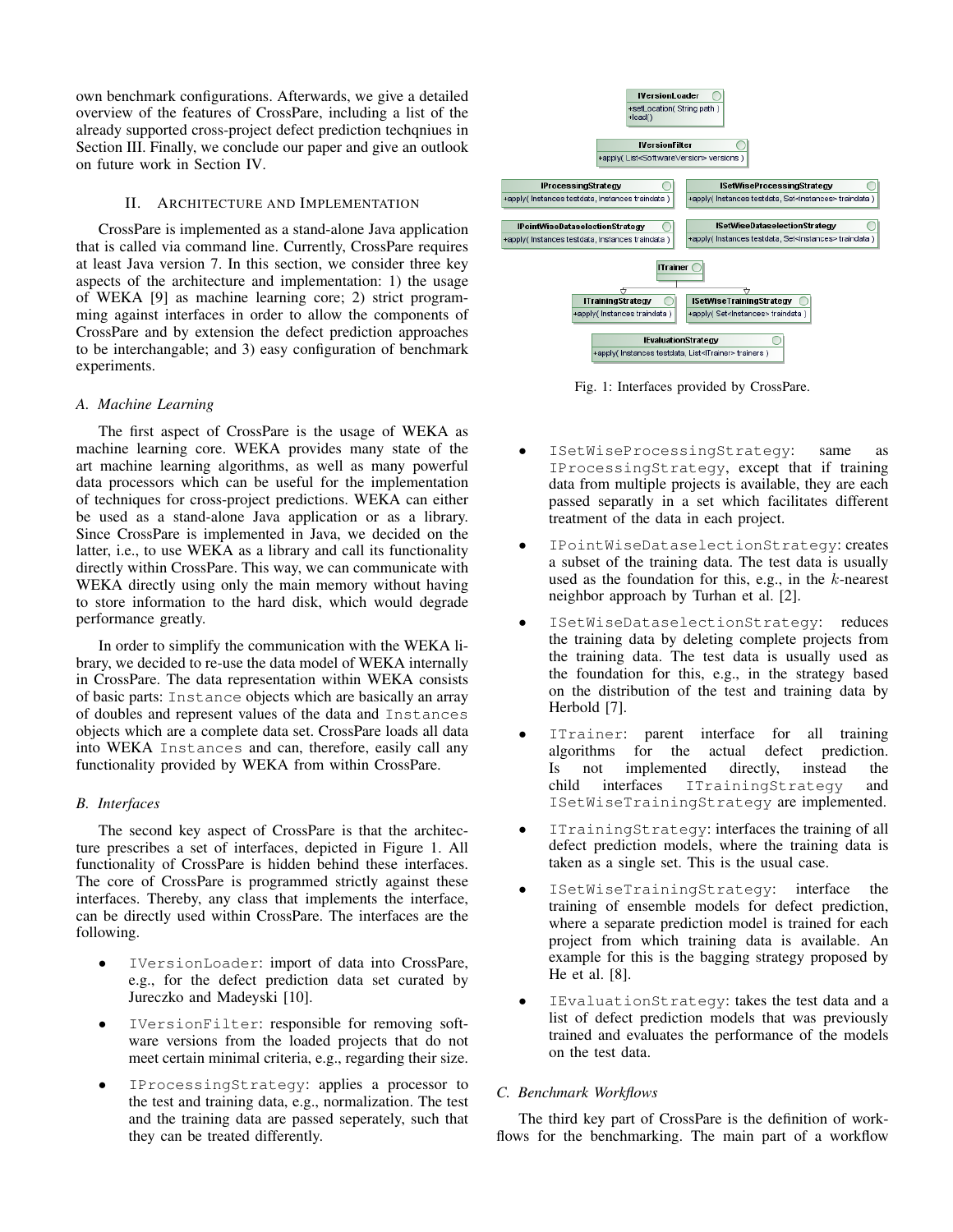```
Listing 1: Benchmark workflow for cross-project defect predictions in CrossPare
public void run () \{final List <SoftwareVersion > versions = new LinkedList < > ();
  for (IVersionLoader \: loader \: : \: config \: getLoader) \{versions.addAll(loader.load());
  }
  for (IV ersion Filter filter : config.get V ersion Filters () ) {
    filter. apply (versions);
  }
  for (Software Version test Version : versions) {
    / / S et u p t e s t d a t a and t r a i n i n g d at a
    Instances testdata = testVersion.getInstances();
    Set <Instances > traindataSet = setCandidateTrainingData();
    for ( ISet Wise Processing Strategy processor : config.get Set Wise Preprocessors () ) {
      processor.apply (testdata, traindataSet);
    }
    for ( ISet Wise Dataselection Strategy dataselector : config.get Set Wise Selectors () ) {
      data selector . apply (test data , train data Set);}
    for ( ISetWiseProcessingStrategy processor : config.getSetWisePostprocessors () ) {
       processor. apply (testdata, traindataSet);
    }
    for ( IS et Wise Training Strategy set wise Trainer : config.get Set Wise Trainers () ) {
      s e t w i s e T r a i n e r . a p pl y (traind a t a S e t);
    }
    In stances traindata = make Single Training Set (traindata Set);
    for ( IProcessesing Strategy processor : config.get PreProcessors () ) {
      processor. apply (testdata, traindata);
    }
    for ( IP o int W is e D at a selection Strategy dataselector : config.get Point W is e Selectors () ) {
       traindata = datasetector.appendy(testdata, traindata);}
    for (IProcessesing Strategy processor : config.get Post Processors () ) {
       processor. apply (testdata, traindata);
    }
    for ( I Training Strategy trainer : config. get Trainers () ) {
       trainer. apply (traindata);
    }
    for ( IEvaluation Strategy evaluator : config.get Evaluators () ) {
      List < ITrainer > a11Trainers = new LinkedList <>();for ( IS et Wise Training Strategy set wise Trainer : config.get Set Wise Trainers () ) {
         all Trainers. add (setwise Trainer);
       }
      for ( I Training Strategy trainer : config.get Trainers () ) {
         all Trainers. add (trainer);
       }
      evaluator.apply (testdata, traindata, all Trainers, write Header);
    }
  }
}
```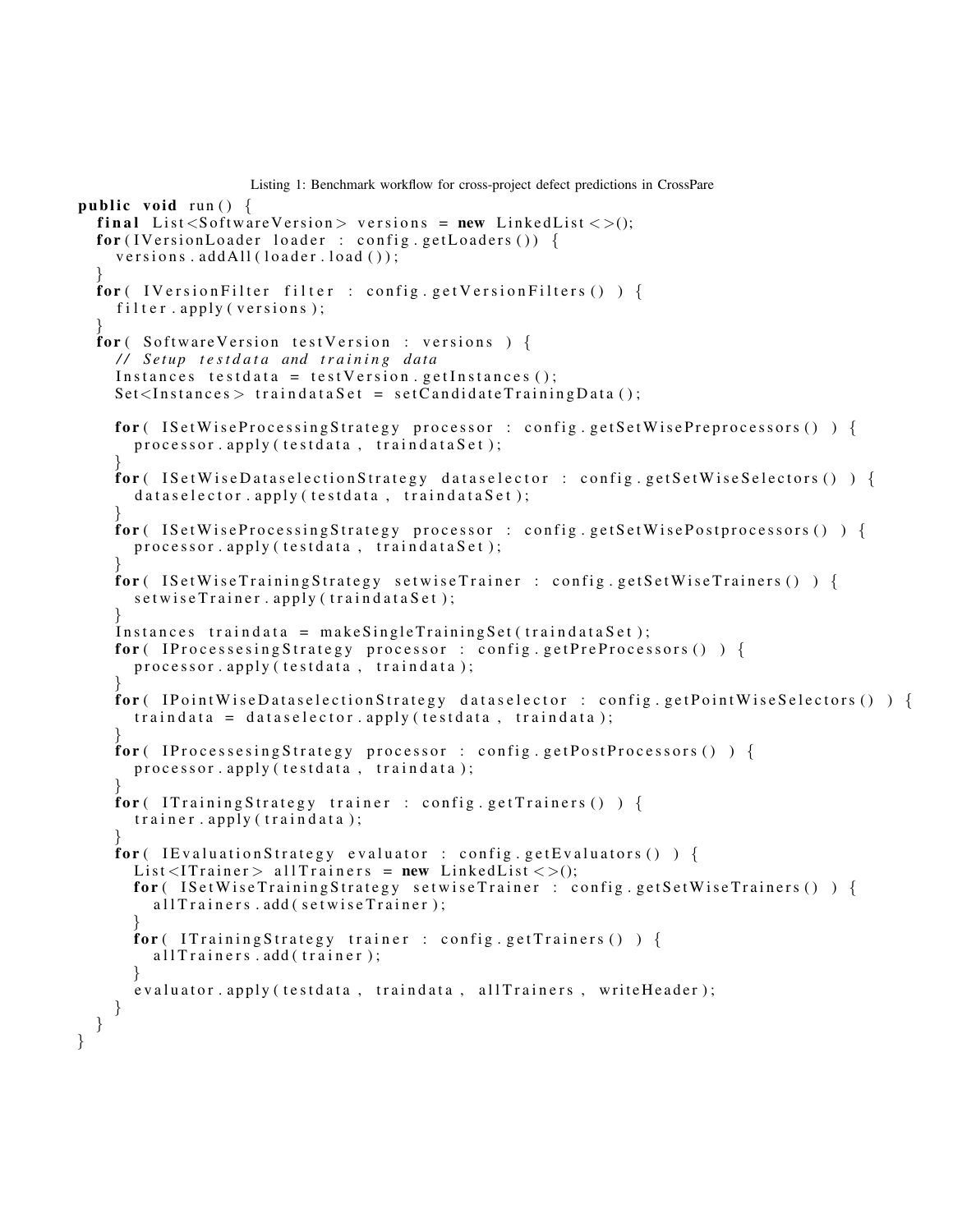definition is the selection of CrossPare functions to be executed. The (simplified) Java code for the workflow execution is shown in Listing 1. First, the data is loaded by calling instances of IVersionLoader, then the data is filtered with IVersionFilter instances. Afterwards, the cross-project prediction for each data set that was loaded is performed. The other data serves as candidate training data.<sup>1</sup> Subsequently, we apply training-set-wise pre-processors that implement the ISetWiseProcessingStrategy interface, then apply all training-set-wise data selectors that implement the ISetWiseDataselectionStrategy interface, and, finally, we apply all training-set-wise post-processors that implement the ISetWiseProcessingStrategy. The seperation in pre- and post-processors allows us to manipulate the data before and/or after we perform data selection. Once all set-wise data manipulations are performed, we call set-wise training algorithms, i.e., essemble learners like bagging [8]. Then, we join the data of all training candidate projects into a single data set. Analogous to the set-wise approach, we then perform pre-processing, data selection, and post-processing, but this time only for the single set. Then, we train the defetect prediction models. Finally, we call the evaluators in order to determine the benchmark results.

As the source code of the benchmark algorithm shows, CrossPare iterates over lists of instances of each interface. These lists can be empty. In that case, no instance of the related interface is called during a benchmark. To create the lists of data loaders, processors, selectors, trainers, etc., we use an XML configuration file. The concrete CrossPare functions are selected by the name of the implementing class. To instantiate the classes, we use the Java's Reflection mechanism to dynamically create the instances at runtime. Within the XML file, the element names represent the type of interface that is implemented by a class. The concrete structure of the configuration files is best explained using an example.

Listing 2 shows a CrossPare workflow configuration file. In line three of the example, we define how the data is loaded. CSVFolderLoader implements the interface IVersionLoader and can handle data from the data set by Jureczko and Madeyski [10]. The data is located in the relative subfolder experiment/data. In line four, we define a version filter called MinClassNumberFilter that implements the interface IVersionFilter with a parameter value of 5. The parameter construct can be used with all of the above interfaces and it allows the passing of a string to the implementing classes. How the parameters are handled depends solely on the class. In this case, the value of 5 means that there must be at least five defect prone and five nondefect-prone instances in a project, in order to be part of the experiments. In line five of the example, the data is normalized per project, i.e., the values are transformed to the interval [0,1] by calling the Normalization class which implements the ISetWiseProcessor. Then, in line six the  $k$ -nearest neighbor stragety from Turhan et al. [2] is selected for data selection. In line seven, we define that undersampling should be applied as a postprocessor after the data selection. In lines

eight to eleven, we define that two defect prediction models shall be trained. The parameter passed to the WekaTrainer is the same as a command line call of WEKA itself. We, thereby, support to train any model that is supported by WEKA. Within a workflow, an arbitrary number of trainers can be selected and trained. The trainers are independet of each other. The usage of multiple trainers at once saves runtime in case of expensive processing of the data and, moreover, facilitates comparisons between different machines learning algorithms. Finally, in lines twelve and thirteen, we define how the model is evaluated. The location of the results is defined in line twelve. In line thirteen, we define that a normal evaluator for models trained with Weka is used. The performance metrics that are evaluated here are listed in Section III.

All parts of the above configurations are interchangable and can be combined freely. The only restriction is that some techniques themselves might not be compatible with each other. For example, two data weighting techniques cannot be used together, because the second technique will overwrite the weigths of the first technique.

# III. SUPPORTED FEATURES

With CrossPare, we already support a wide array of techniques, data sets, and performance measures.

# *A. Cross-project Techniques*

Most of the techniques for CrossProject defect prediction proposed in the literature are implemented within CrossPare. Only techniques based on the project context are missing, e.g., Zimmermanns et al.'s [1] decision tree technique or the approach for universal predictors by Zhang et al. [11]. Concretely, we implemented the approaches proposed in the following papers.

- The  $k$ -nearest neighbor data selection by Turhan et al. [2].
- The data selection, attribute selection, and bagging approach proposed by He et al. [8].
- The project-wise data selection approaches proposed by Herbold [7], including the data weighting scheme to handle prediction bias.
- The gravity-based approach for data weighting by Ma et al. [5].
- The local predictors proposed by Menzies et al. [12]. We only support the detection of local areas with WHERE clustering with CrossPare. The WHICH algorithm for the creation of rules is not supported.
- The standardization methods proposed by Watanabe et al. [3]
- The power transformation and median-based standardization proposed by Camargo Cruz and Ochimizu [6].
- The normalization techniques based on min/max and Z-score standardization proposed by Nam et al. [4].
- Undersampling, oversampling, and resampling to treat bias in the training data.

<sup>&</sup>lt;sup>1</sup>In the complete source code of the workflow, a filter is implemented such that only projects with a different name than the current target project are selected for the training data. This is to ensure that we are actually in a crossproject setting and to exclude all data from the same context.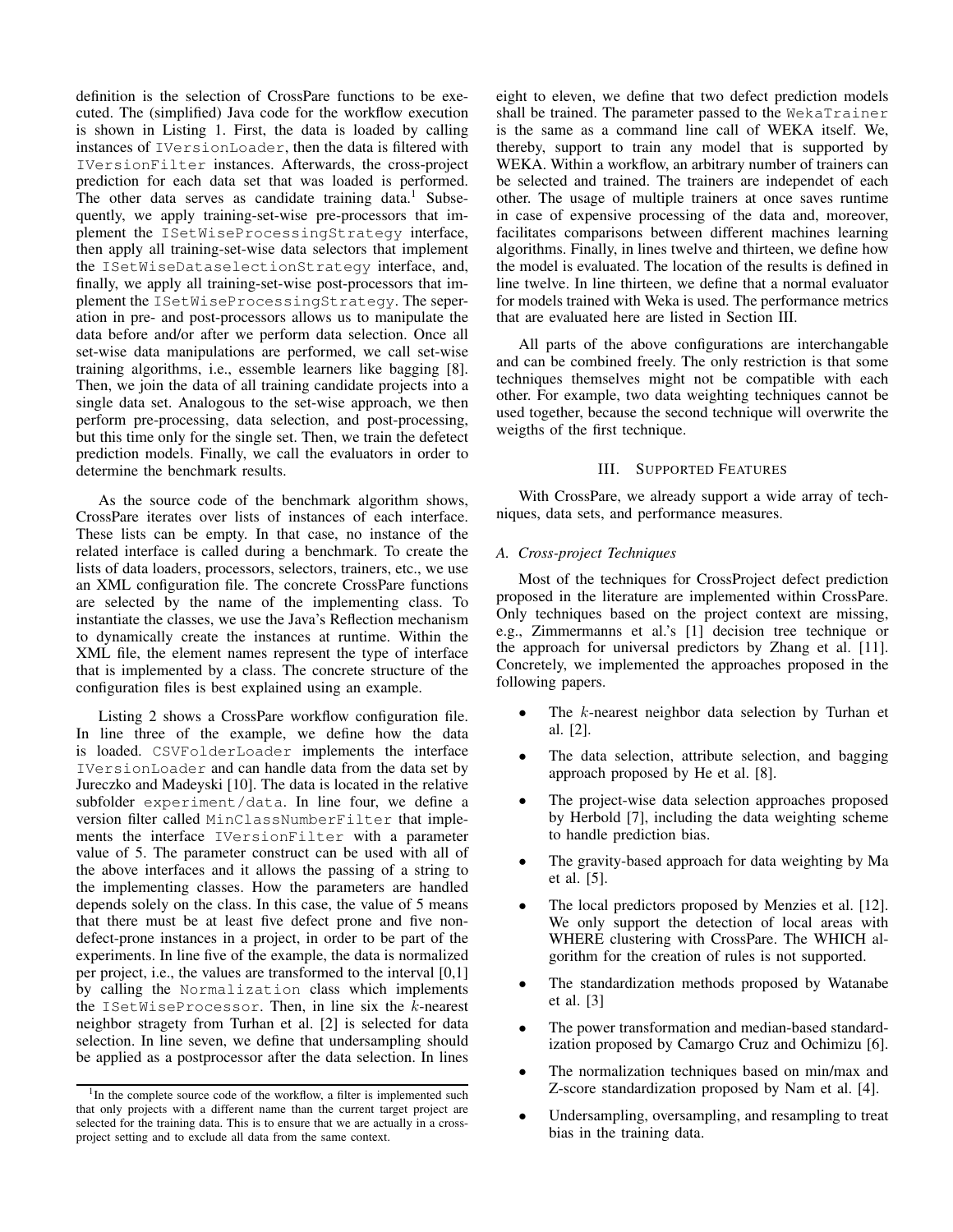```
Listing 2: Example of a CrossPare configuration file.
1 <?xml version="1.0" encoding="UTF-8"?>
2 <config>3 <loader name="CSVFolderLoader" datalocation="experiment/data"/>
 4 <versionfilter name="MinClassNumberFilter" param="5" />
 5 <setwisepreprocessor name="Normalization" param=""/>
6 <pointwiseselector name="TurhanFilter" param="10" />
7 <postprocessor name="Undersampling" param="" />
8 <trainer name="WekaTraining"
9 param=" RandomForest _weka . c l a s s i f i e r s . t r e e s . RandomForest -- CVPARAM I 1 5 25 5" />
10 <trainer name="WekaTraining"
11 param="C4.5−DTree _weka . c l a s s i f i e r s . J + 8 <sup>-</sup>CVPARAM _C _0.1 _0.3 _5"/>
12 \langle resultspath path="experiment/results"\langle >
13 \le eval name="NormalWekaEvaluation" param="" />
14 </config>
```
#### *B. Data Sets*

Currently, we can import data from the following data sets into CrossPare.

- The Java defect prediction data donated by Jureczko and Madeyski [10], hosted in the tera-PROMISE repository [13].
- The preprocessed version of the NASA MDP data set provided by [14] also hosted in the tera-PROMISE repository.
- The automotive data set collected at Audi [15].
- The Eclipse metric set donated by D'Ambros et al. [16].
- The defect prediction data set based on the data mined by Mockus [17] prepared for defect prediction by Zhang et al. [11].
- Defect data mined with the DECENT model-based software mining approach [18].

Note, that we currently cannot recommend to use data from multiple sets within the same benchmark. This is due to the difference in the metric sets used.

## *C. Performance Measures*

CrossPare supports a wide array of performance measures that are already used in the defect prediction literature: error, precision, recall, F-measure, G-measure, true positive rate, true negative rate, AUC, AUCEC according to [19]. Additionally, CrossPare reports the confusion matrix, i.e., true positives, true negatives, false positives, and false negatives.

## *D. Additional Features*

Another notable feature of CrossPare is that the benchmarking workflow itself can be changed, i.e., other workflows then the one presented in Listing 1 are possible. The benchmarking workflow itself is from CrossPare's perspective also hidden behind an interface, the IExecutionStrategy interface. By default, the workflow we described above is choosen. However, through an additional class that implements the IExecutionStrategy and an appropriate entry to the configuartion file, other workflows are also possible.

Moreover, CrossPare also supports within-project prediction with 10x10 cross validation. To this aim, CrossPare provides a separate evaluator, the CVWekaEvaluation. We evaluate the same performance metrics as for the cross-project defect predictions.

Furthermore, we provide filtering mechanisms for projects that are allowed within a case study. This way, a complete data set can be loaded, but only a subset that meets certain criteria is included in the actual benchmark. We currently support filtering based on the number of instances available for a project, the number of instances per class (i.e., defectprone and non-defect-prone), and the bias of the data. With the latter, we allow, e.g., the exclusion of projects, where less than 5% of the instances are defect prone.

Additionally, CrossPare provides some rudimentary support for the parallel execution of tasks. Each experiment configuration is executed in its own thread. This way, multiple benchmarks can be performed at the same time to fully utilize the computational power of a machine.

## IV. CONCLUSION

Within this paper, we present our tool CrossPare for the benchmarking of cross-project defect predictions. CrossPare provides a flexible and extensible framework within which cross-project defect prediction approaches can be implemented and compared to each other. A standard benchmarking workflow is already implemented and can be used by the definition of XML configuration files with the information which techniques shall be executed and evaluated. Furthermore, Cross-Pare supports a large array of machine learning algorithms for the creation of the defect prediction models by using WEKA as machine learning core. Moreover, many different data sets can already be imported into CrossPare.

Due to its nature as open source software, other researchers can extend CrossPare on their own or contact us to give them access to the main development trunk of CrossPare to integrate their contributions.

In the future, we plan to work on the execution backend of CrossPare in order to allow massive parrallelization of